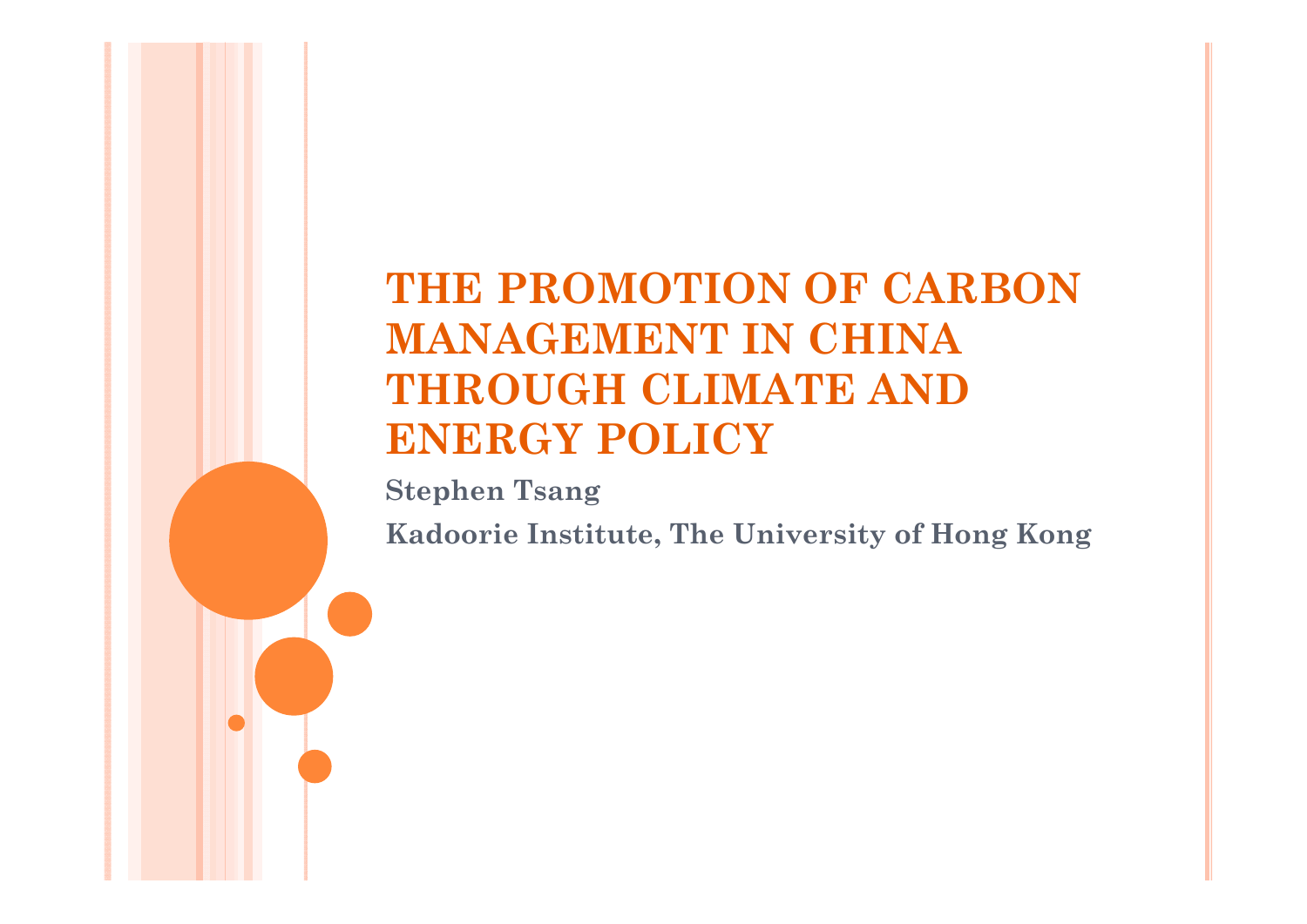## ENERGY EFFICIENCY AND CLIMATE CHANGE IN CHINA

Energy Conservation/Efficiency Climate Change

Long term strategy for national economic development.

Economic

#### Environmental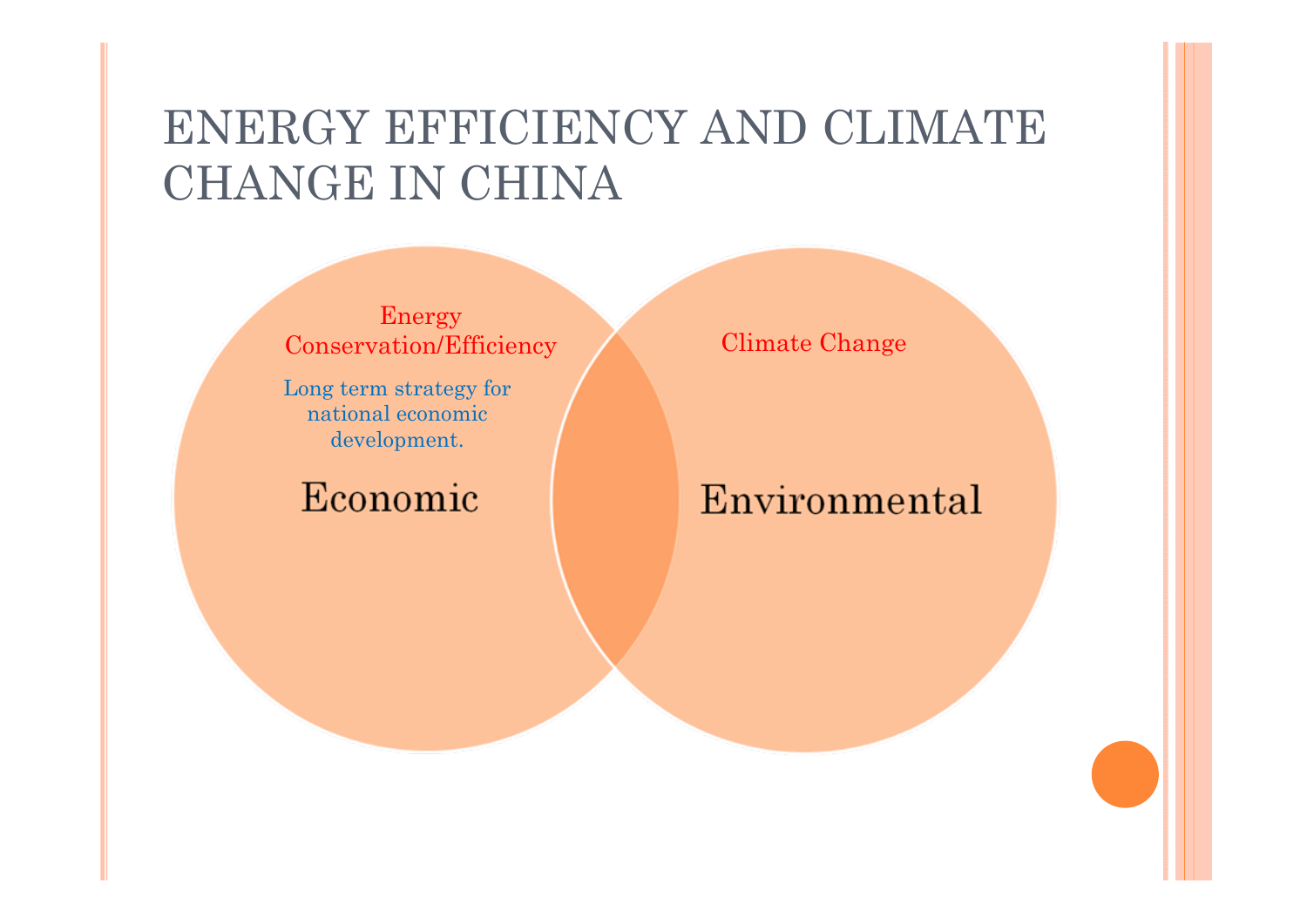## SHARE OF TOTAL PRIMARY ENERGY CONSUMPTION BY END-USE SECTORS

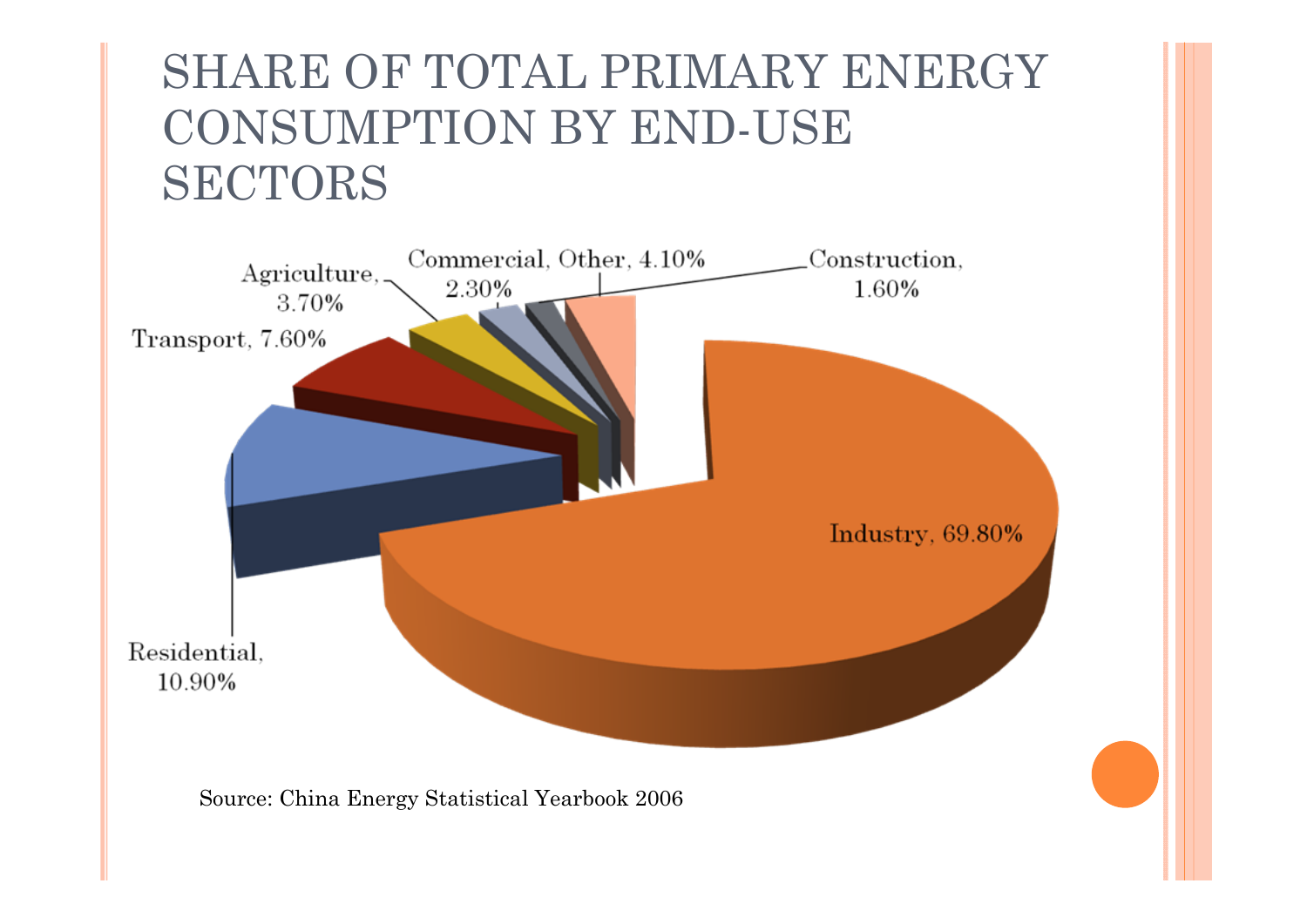### ENERGY POLICY

**1980's1996199720042006**the principle of "equal treatment to development and conservation with immediate emphasis on the latter" is adopted, making energy conservation as a matter of strategic importance in energy policy Renewable Energy Law (National People's Congress) Energy Conservation Law (National People's Congress) China Medium and Long Term Energy Development Plan Outlines 2004-2020 (State Council)  ${\bf Establishing~target-oriented~responsibility~and}$ assessment systems for energy conservation (involve 1000 major energy-consuming enterprises in energy**conserving actions)**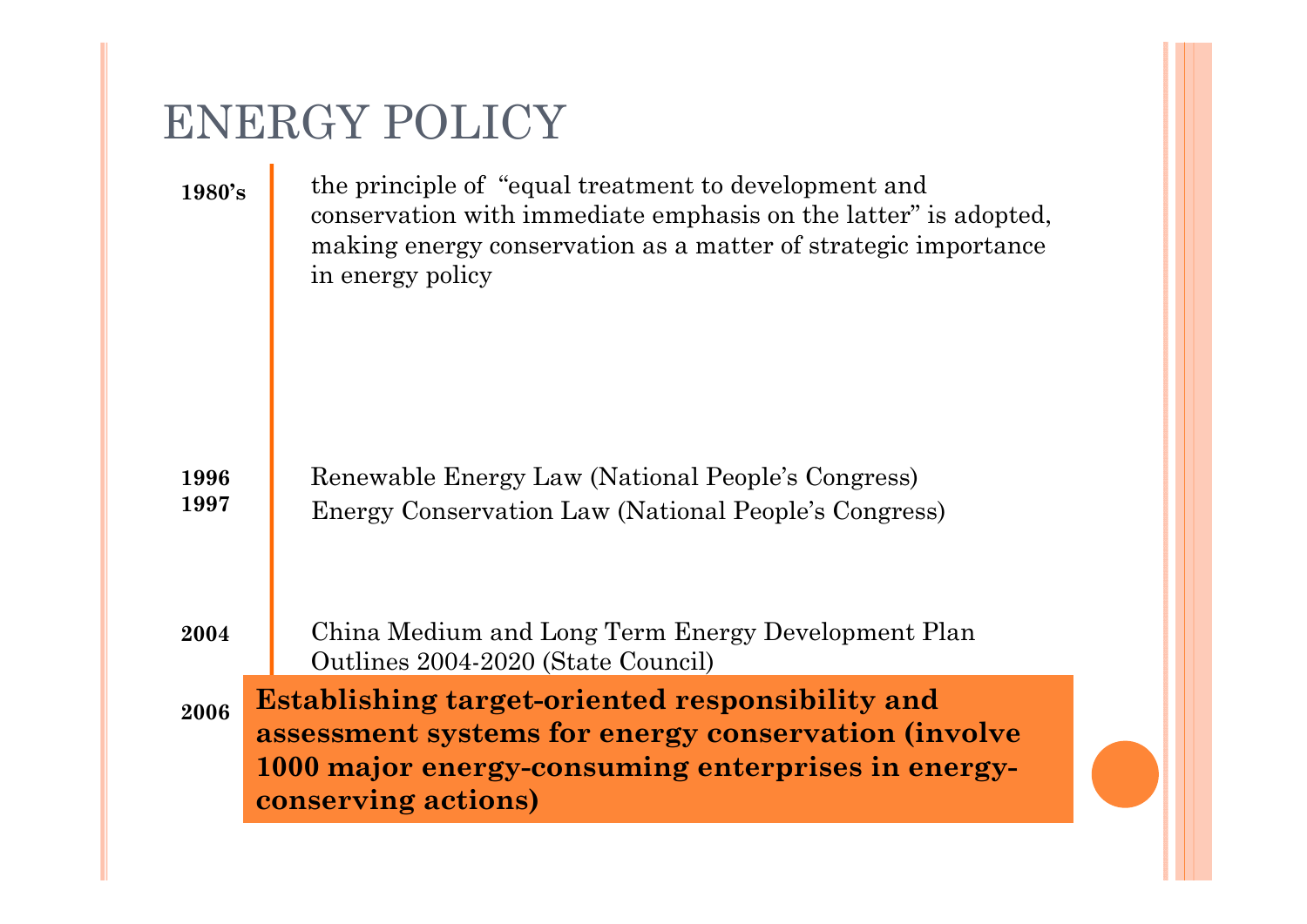## CLIMATE POLICY

| 1990<br>1992<br>1993 | Set-up of the National Coordination Group on Climate Change,<br>based in China Meteorological Bureau<br>Rio Earth Summit<br>Set-up of the National Coordination Group on Climate Change<br>Strategy (NGGCCS) with office located in the National<br>Development Reform Commission (13 agencies)                                                                                                          |
|----------------------|----------------------------------------------------------------------------------------------------------------------------------------------------------------------------------------------------------------------------------------------------------------------------------------------------------------------------------------------------------------------------------------------------------|
| 2002                 | China rectified the Kyoto Protocol                                                                                                                                                                                                                                                                                                                                                                       |
| 2006                 | "Climate change" was first mentioned in the 11 <sup>th</sup> Five-year plan                                                                                                                                                                                                                                                                                                                              |
| 2007                 | 1. Set-up of National Leading Group on Climate Change with<br>office located in the National Development Reform<br>Commission $(27 \text{ agencies} - \text{essentially the same group of})$<br>agencies as in the National Leading Group on Energy<br>Saving and Pollutant Reduction)<br>2. NDRC issued China's National Climate Change Program<br>3.<br>Series of institutional change at local levels |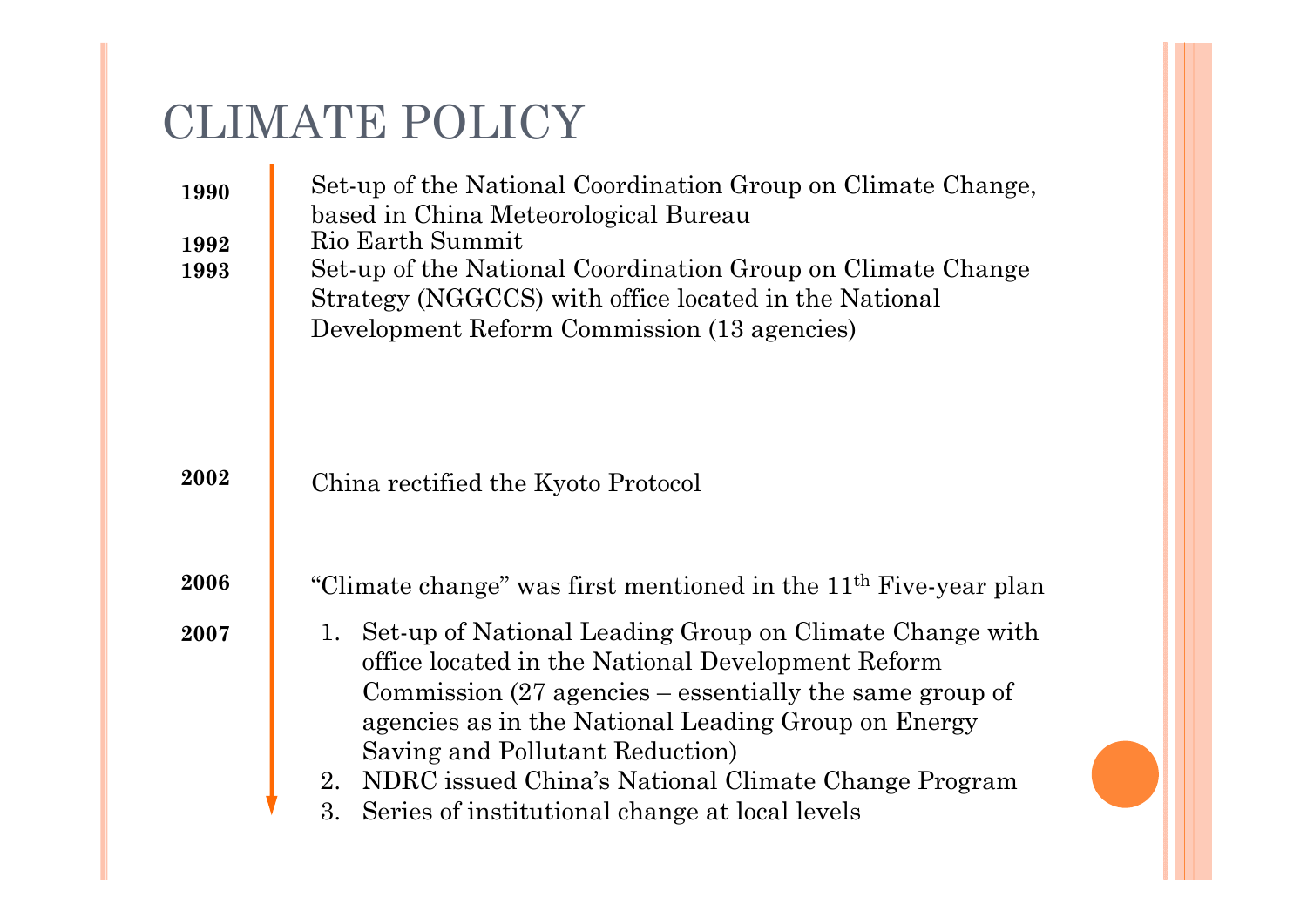## SYNERGY BETWEEN THE TWO ISSUES

Energy Conservation /Efficiency

Climate Change

#### Economic

#### Environmental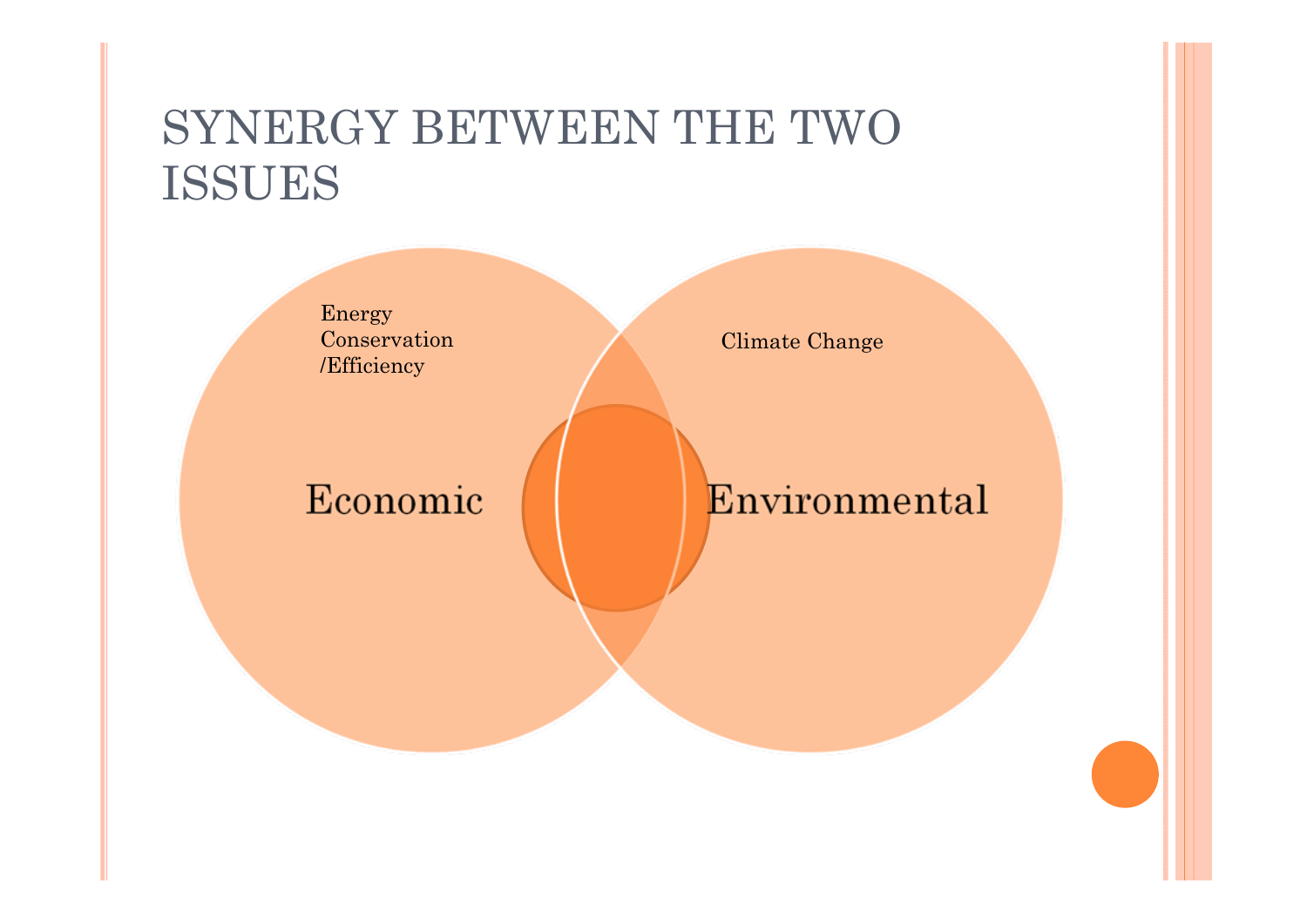# RESPONSE OF CHINESE ENTERPRISE TO CLIMATE AND ENERGY POLICIES

#### **Research:**

Analysis of 50 largest listed companies in China (Hang Seng China 50 Index)

*Data collection:*

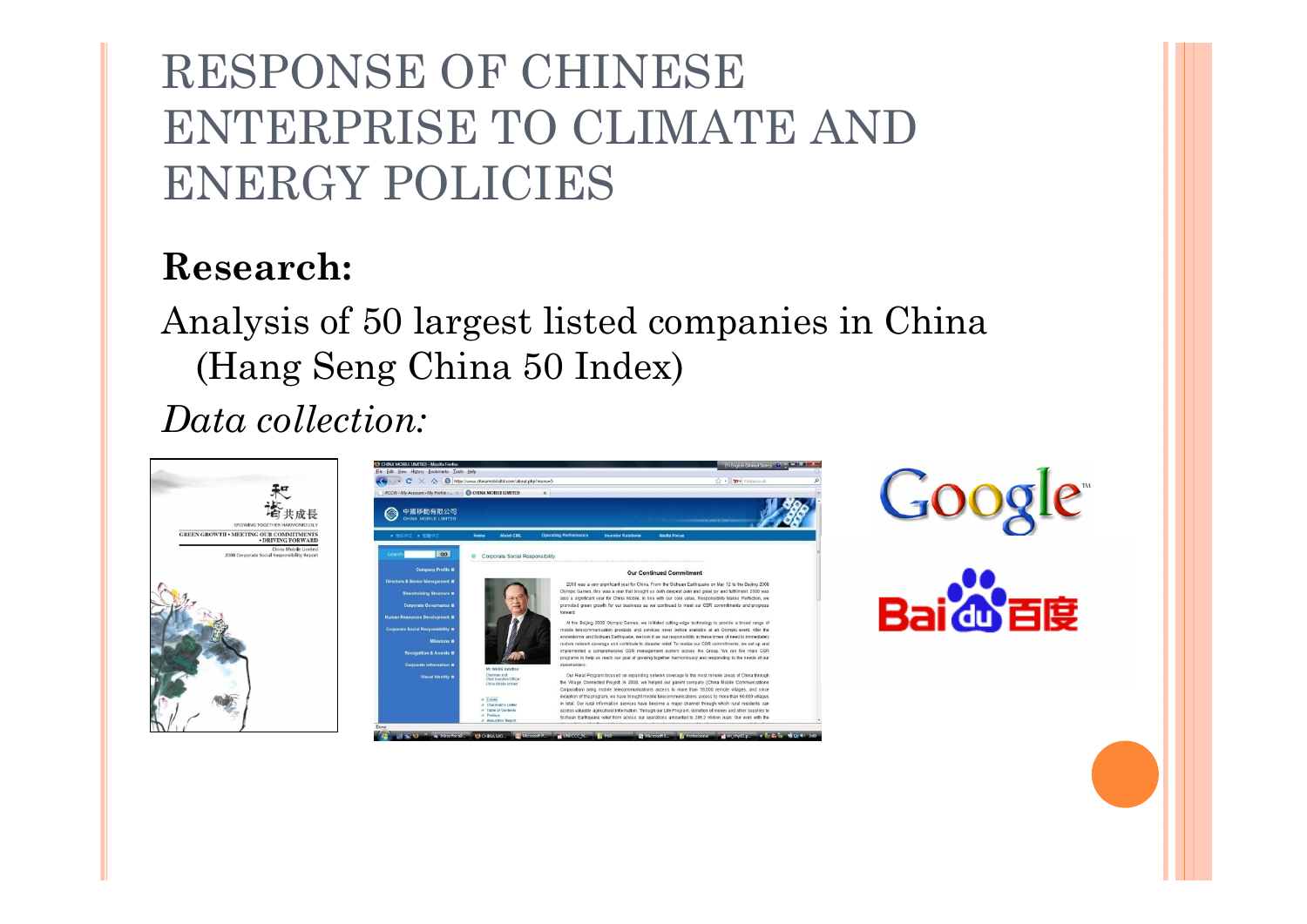## SECTORAL DISTRIBUTION

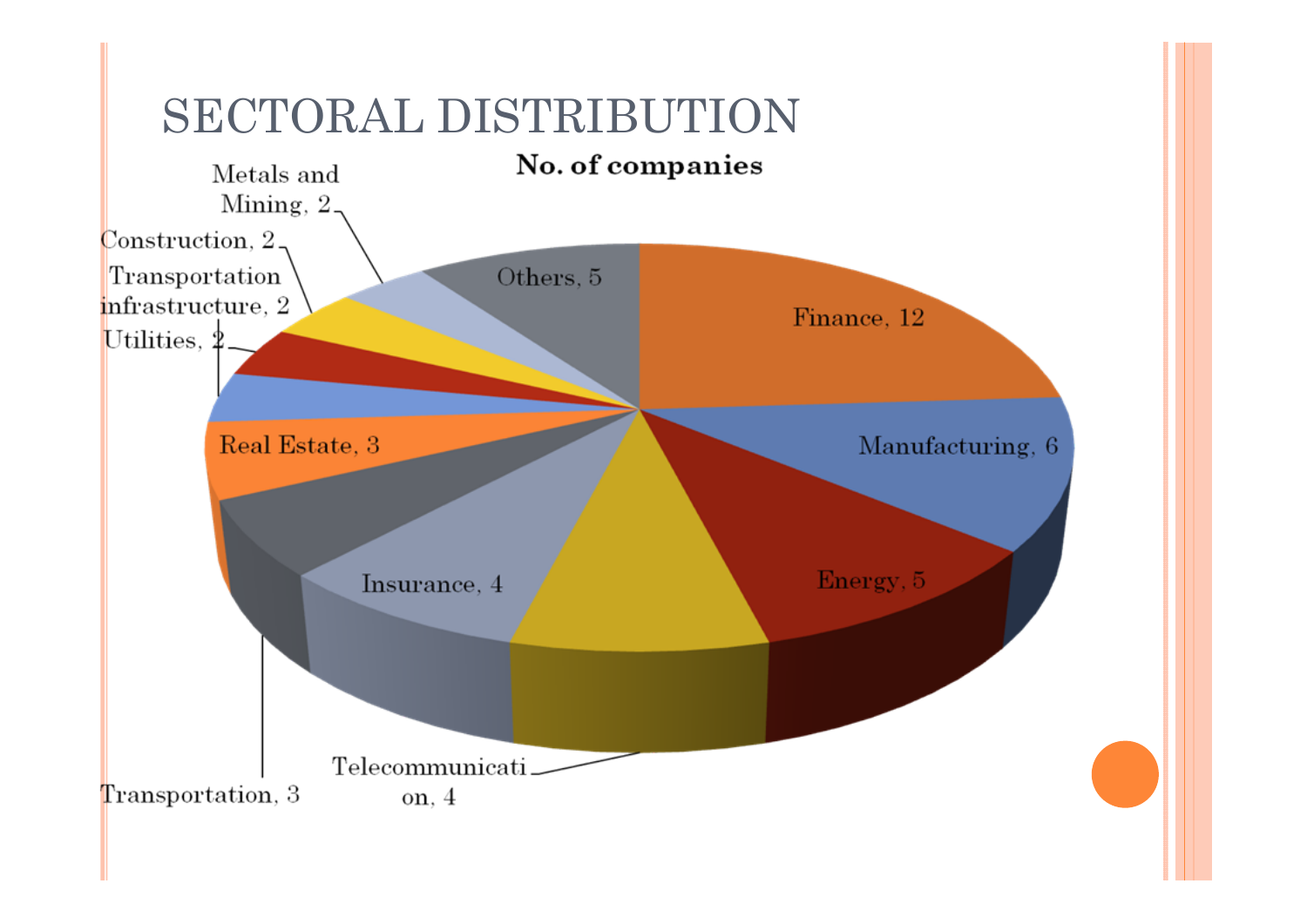### INFORMATION DISCLOSURE ON CLIMATE CHANGE

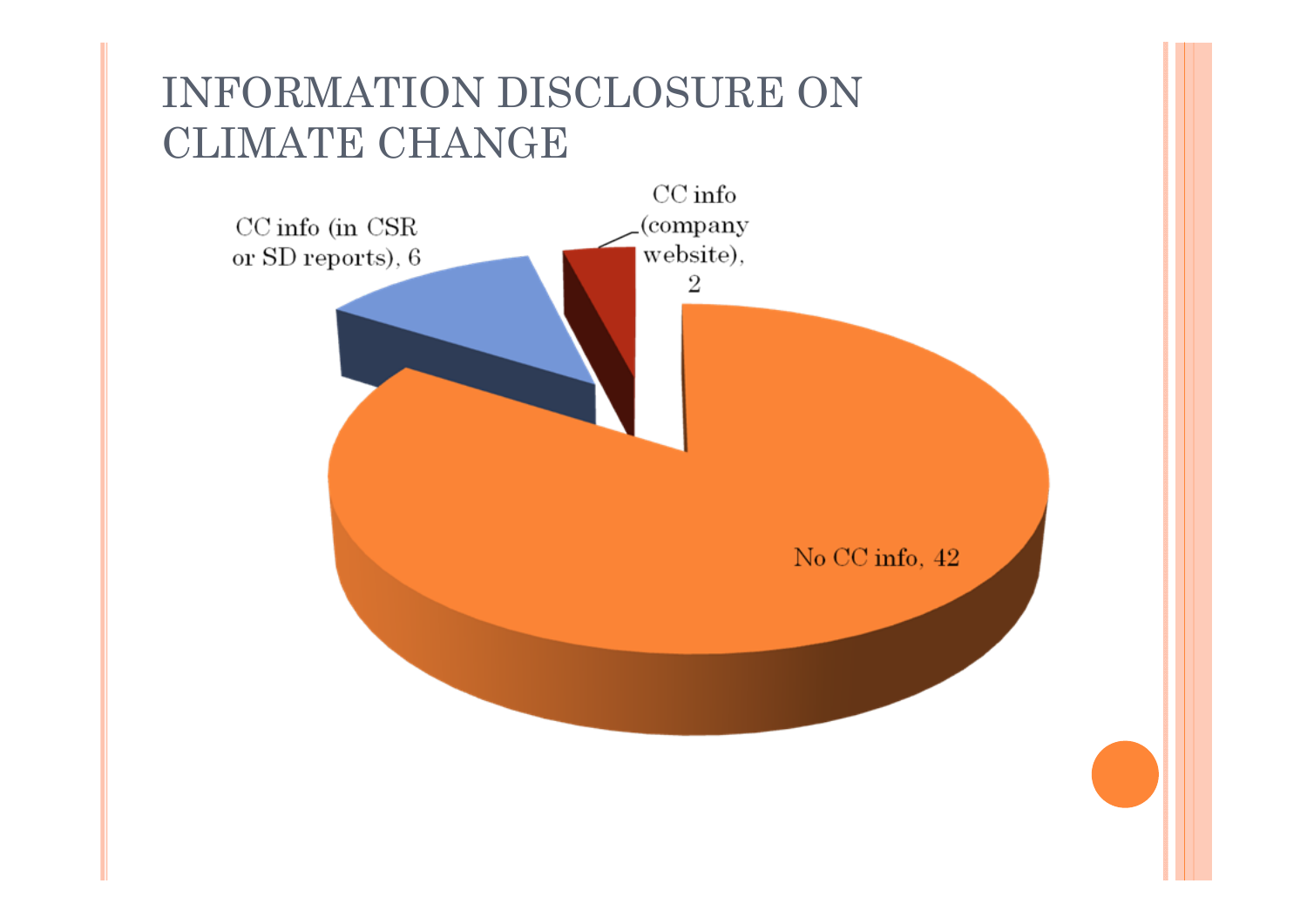### THE INFLUENCE OF NATIONAL ENERGY EFFICIENCY TARGETS

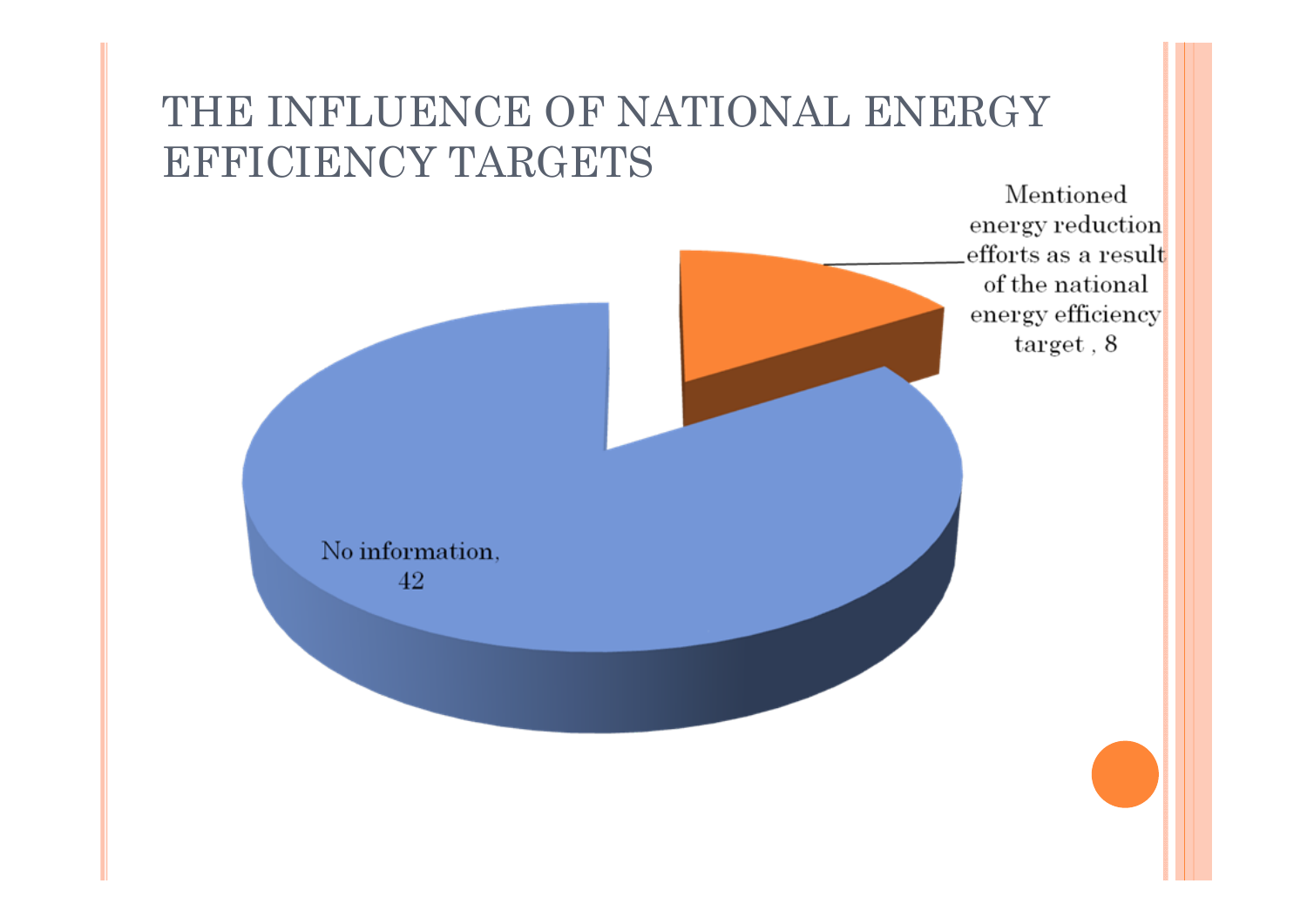# OBSERVATIONS

- 0 Target-oriented responsibility and assessment systems for energy conservation seems to work effective only on energy intensive sectors, in which most of them are SOEs.
- $\bullet$  Other sectors are largely not influenced by the national climate/energy policy.
- $\bullet$ Rarely do companies measure/report on carbon emissions.
- 0 Businesses' awareness on climate change issues seems not high.